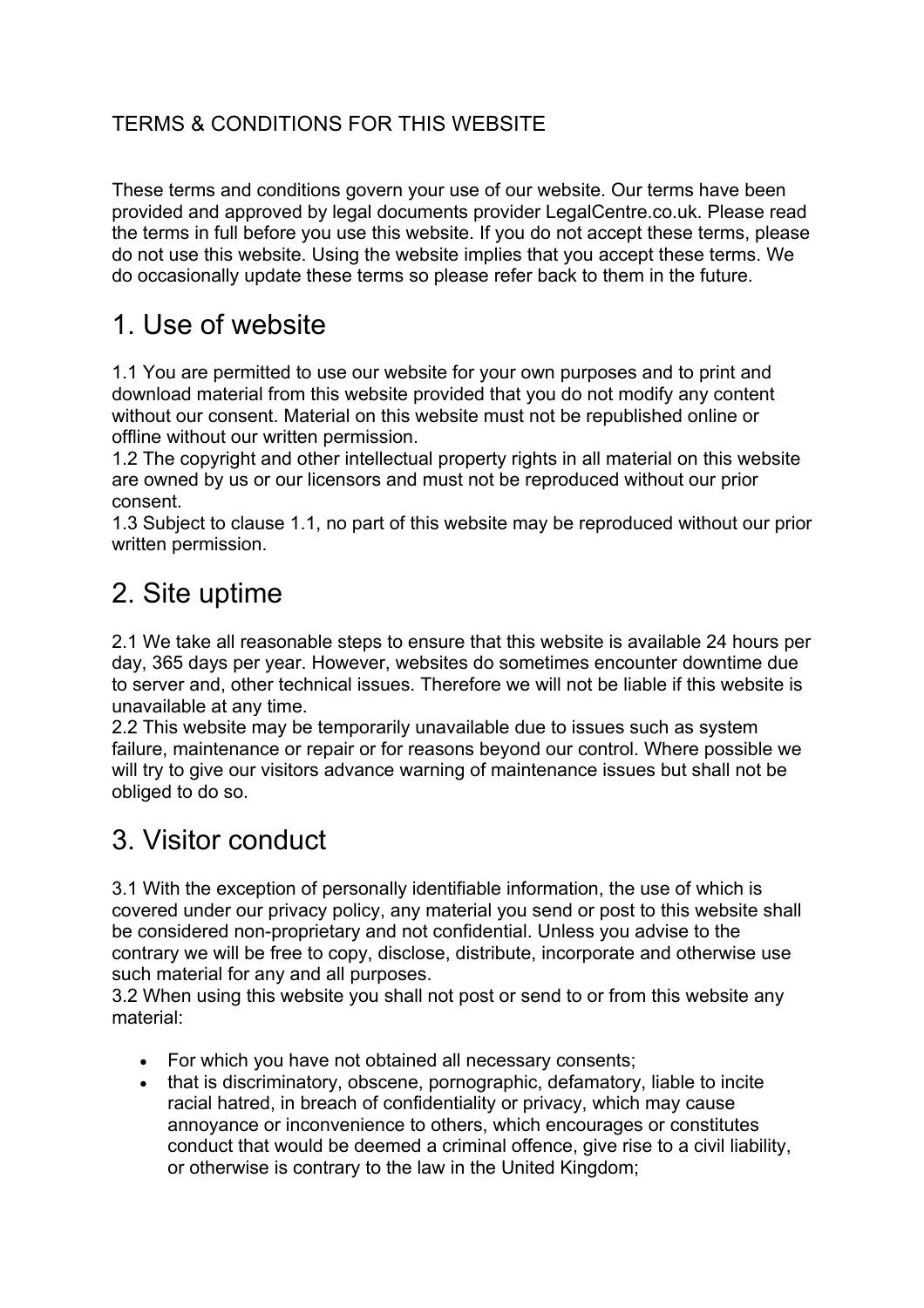• which is harmful in nature including, and without limitation, computer viruses, trojan horses, corrupted data, or other potentially harmful software or data.

### 4. Links to and from other websites

4.1 Any links to third party websites located on this website are provided for your convenience only. We have not reviewed each third party website and have no responsibility for such third party websites or their content. We do not endorse the third party websites or make representations about them or any material contained in them. If you choose to access a third party website linked to from this website, it is at your own risk.

4.2 If you would like to link to this website, you may only do so on the basis that you link to, but do not replicate, any page on this website, and subject to the following conditions:

- You do not in any way imply that we are endorsing any services or products unless this has been specifically agreed with us;
- You do not misrepresent your relationship with us or present any false information about us;
- You do not link from a website that is not owned by you; and Your website does not contain content that is offensive, controversial, infringes any intellectual property rights or other rights of any other person or does not comply in any way with the law in the United Kingdom.

4.3 If you choose to link to our website in breach of clause 4.2 you shall fully indemnify us for any loss or damage suffered as a result of your actions.

# 5. Disclaimer

5.1 We take all reasonable steps to ensure that the information on this website is correct. However, we do not guarantee the correctness or completeness of material on this website. We may make changes to the material on this website at any time and without notice. The material on this website may be out of date, or on occasions incorrect and we make no commitment to ensure that such material is correct or up to date.

5.2 The material at this website is provided without any conditions or warranties of any kind. To the maximum extent permitted by law, we provide access and use of this website on the basis that we exclude all representations, warranties and conditions which but for these Terms may have effect in relation to this website.

# 6. Exclusion of liability

6.1 Neither we nor any other party (whether or not involved in producing, maintaining or delivering this website), shall be liable or responsible for any kind of loss or damage that may result to you or a third party as a result of your or their use of this website. This exclusion shall include servicing or repair costs and, without limitation, any other direct, indirect or consequential loss, and whether in tort or contract or otherwise in connection with this website.

6.2 Nothing in these Terms shall exclude or limit liability for (i) death or personal